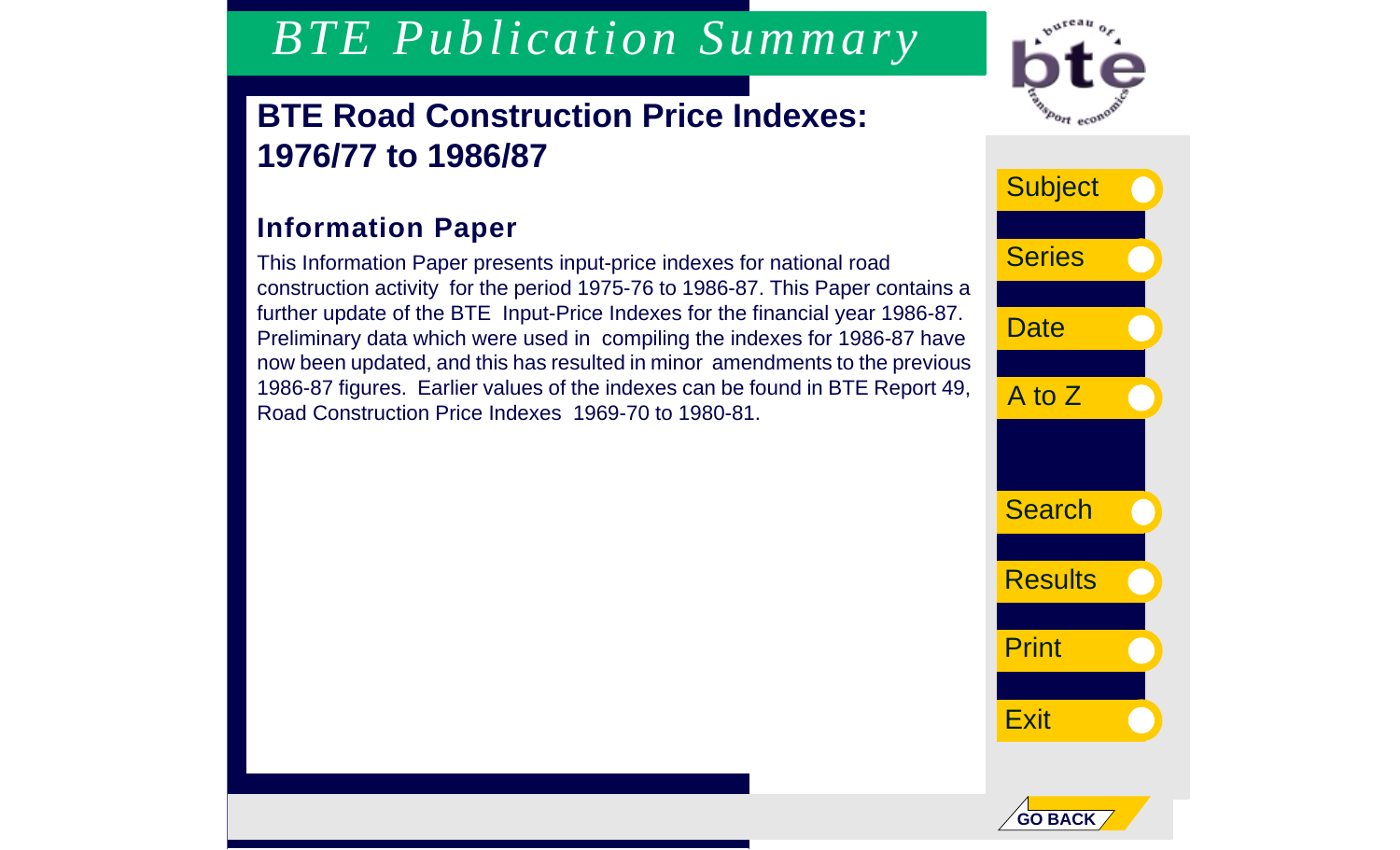## transport<br> **transport** economics **federal bureau of**

**Information Paper 23** 

 $\sim$ 

### **BTE Road Construction Price Indexes** "' **1976-77 to 1986- 87**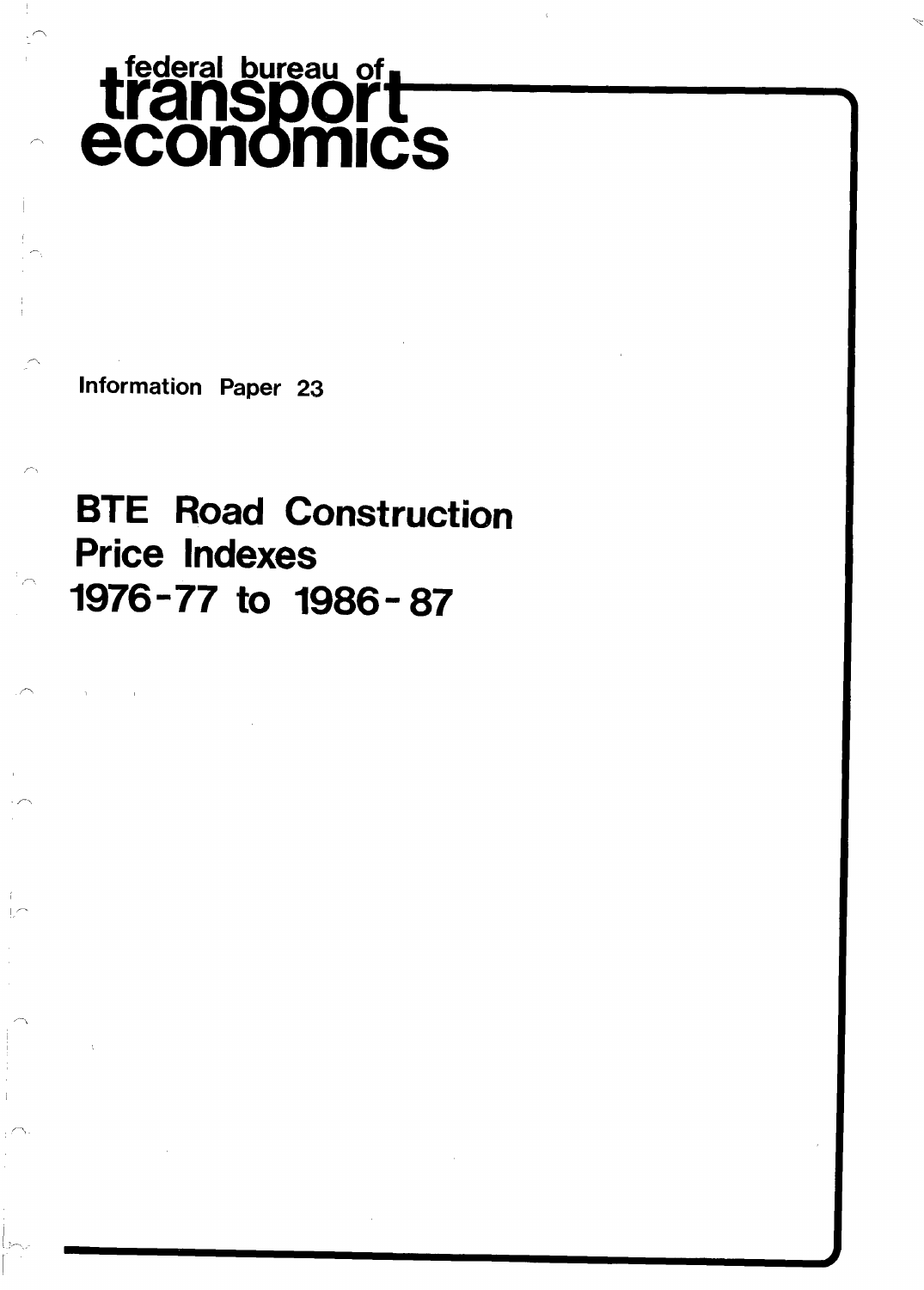#### **BTE ROAD CONSTRUCTION PRICE INDEXES 1976-77 TO 1986-87**

**i.**  . -.

 $\sim$ 

**The Bureau of Transport Economics (BTE) Road Construction Price Indexes were first produced for the period 1969-70 to 1980-81 (BTE 1981). These indexes have been updated each financial year since 1980-81.** 

**The BTE input price index (the overall activity index) is composed of three sub-indexes relating to maintenance, State Road Authority construction and Local Government Authority construction. Each subindex is in turn made up of indexes of the following components: salaried and other labour, fuel, bitumen, other materials and stores items, and of plant acquisition and replacement.** 

**The six input component indexes for 1976-77 to 1986-87 are set out in Table 1 and are presented in diagrammatic form in Figure 1. It can be observed from these data that, with the exception of salaried labour, the input components showed slower rates of growth in 1986-87 than in the previous year. The index for plant acquisition and replacement registered the largest rise (11.9 per cent) in 1986-87. The price of bitumen fell** , **mainly as a result of the reduction in crude oil prices during the period.** 

**An update of the BTE overall activity index for the financial year 1986-87 is presented in Table 2. In addition, because of revisions in the data used in compiling the BTE index, minor changes have been made to previous 1985-86 figures. The table shows that the BTE index for overall road construction activity registered a 4.7 per cent rise in 1986-87. This is a smaller percentage increase than in 1985-86.** 

**In Table 3, the BTE overall activity index is compared with seven other indexes:** 

- the input-price indexes of the Main Roads Departments of **Queensland and Western Australia;**
- . **the input-cost indexes of the New South Wales Department of Main Roads, the Road Construction Authority of Victoria, the South Australian Highways Department and the Main Roads Department of Tasmania; and**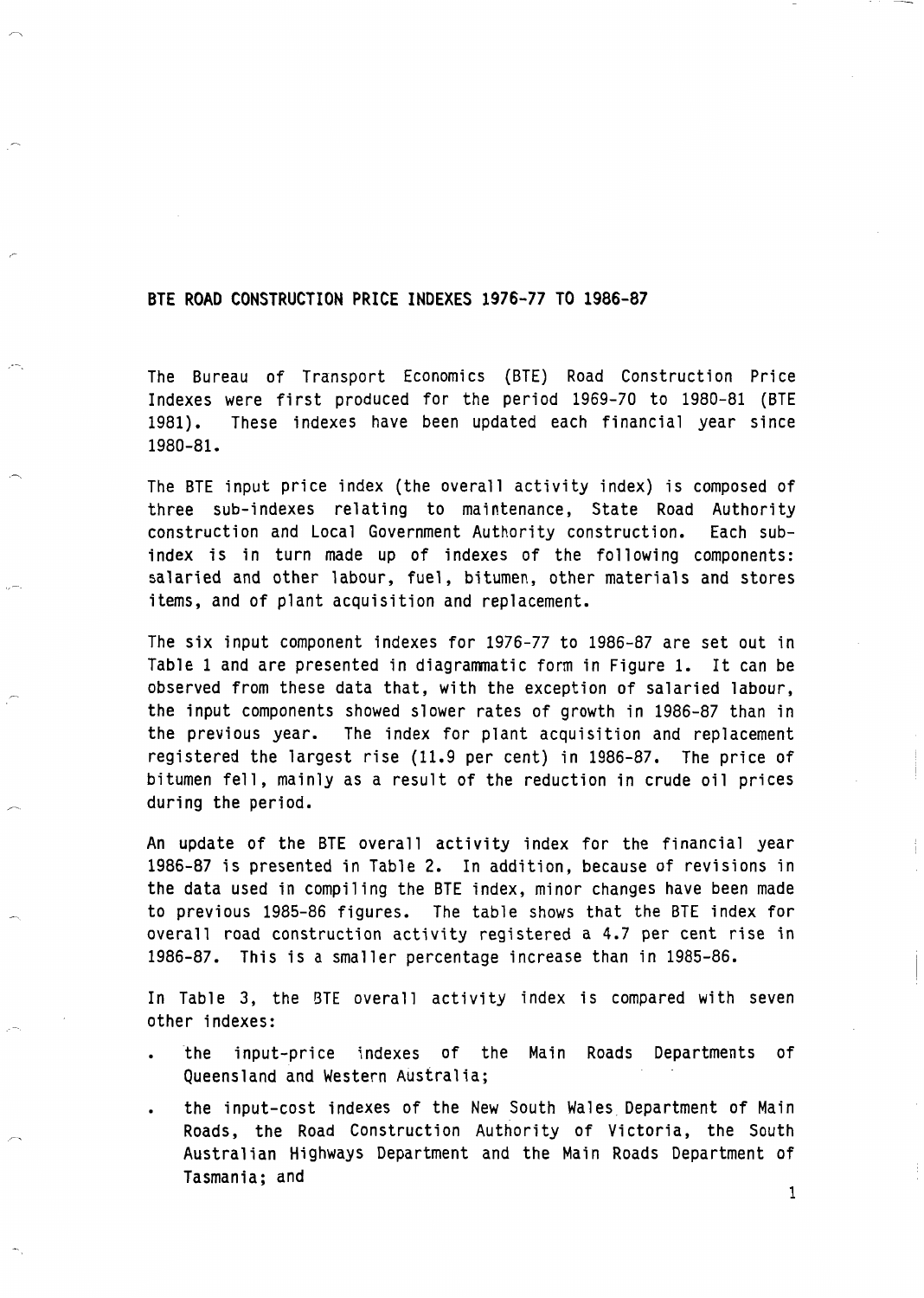the ABS implicit price deflator for private sector gross fixed **capital expenditure on non-dwelling construction (which has been used as a proxy for price changes in road construction).** 

**These comparisons show that, of the road construction indexes produced by the various State authorities, the index produced by the New South Wales Department of Main Roads registered the smallest rise (4.6 per cent). The highest increase (8.0 per cent) was for the index prepared by the Main Roads Department of Western Australia. In addition, the ABS implicit price deflator for private sector fixed capital expenditure on non-dwelling construction increased at almost twice the rate of the BTE index.** 

**Price movements in the road construction industry are also compared with the general price movements in the economy in Figure 2. One of the main reasons for the faster growth in road construction prices between 1979 to 1985 was the large increase in the prices of fuel and bitumen. Another was the relatively labour intensive nature of the road construction industry. The prices of fuel and bitumen have since eased. This is reflected in a slowing down of the rate of increase of the BTE overall activity index.** 

**It should, however, be remembered that the BTE Road Construction Price Indexes are. based on input, and not output, prices. As such they do not reflect productivity gains.** 

For further information contact Mr Bright Honu of the Economic **Assessment Branch of the Bureau of Transport Economics, Phone: 062** - **67 9882.**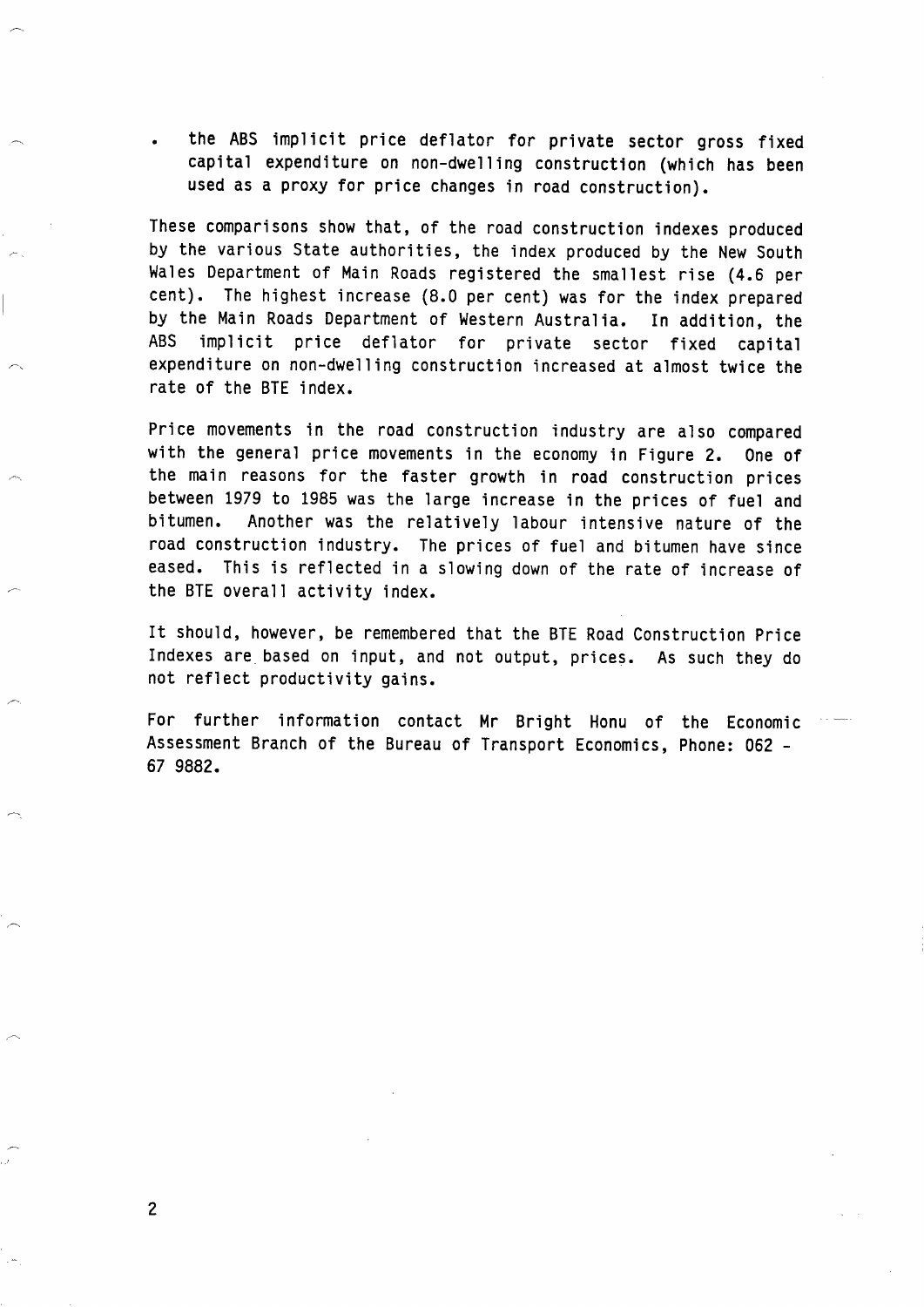

*Note* The curve for each component index reflects its relative weight in the total activity<br>index, as well as the growth in the price of that component. Figure 1 Component indexes of BTE Road Construction Price Indexes

 $\boldsymbol{\omega}$ 

 $\langle \cdot, \cdot \rangle$  ).

 $\bar{T}$ 

 $\rightarrow$ 

 $\overrightarrow{y}$ 

 $\bigcup$ 

 $\rightarrow$ 

 $\rightarrow$ 

 $\left\langle \left\langle \cdot ,\cdot \right\rangle \right\rangle$ 

 $\rightarrow$ 

 $\mathcal{N}=\sum_{i=1}^n\mathcal{N}_i$  .

 $\bigcap$ 

 $\mathcal{L}$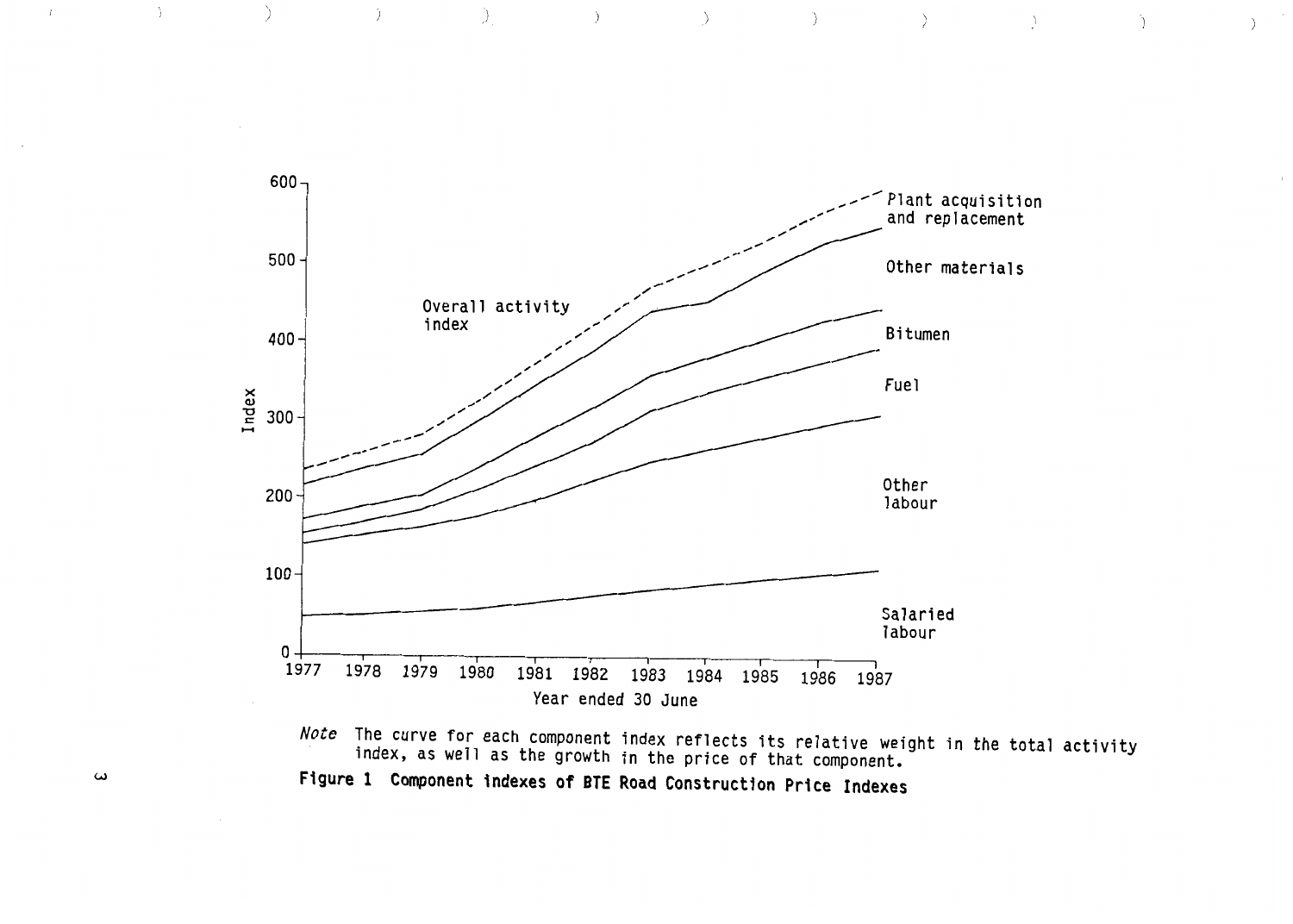

 $\rightarrow$ 

 $\frac{1}{2}$ 

 $\left\langle \right\rangle$ 

 $\mathcal{E}$ 

 $\lambda$ 

 $\mathcal{L}$ 



A

 $\overline{1}$ 

 $\left( \right)$ 

 $\rightarrow$ 

 $\left( \right)$ 

 $\rightarrow$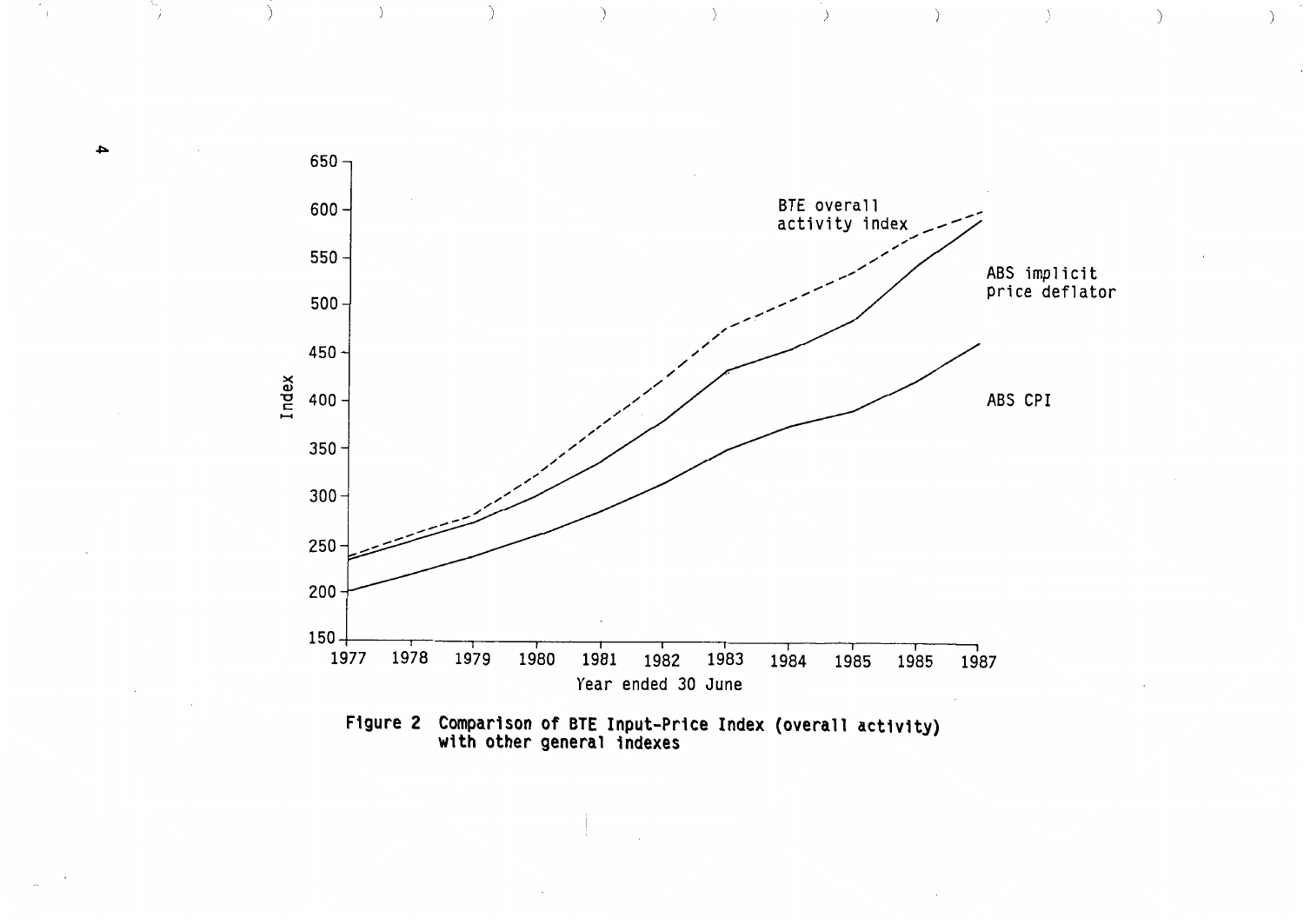| Year<br>ended<br>30 June | Salaried<br>labour <sup>d</sup> | Other<br>labour <sup>D</sup> | FueI <sup>C</sup> | Bitumen | Other     | Plant<br>acquisition<br>and |
|--------------------------|---------------------------------|------------------------------|-------------------|---------|-----------|-----------------------------|
|                          |                                 |                              |                   |         | materials | replacement                 |
| 1977                     | 249.9                           | 266.2                        | 192.4             | 254.5   | 208.4     | 198.2                       |
|                          | (12.4)                          | (12.8)                       | (13.6)            | (19.7)  | (11.7)    | (17.0)                      |
| 1978                     | 274.6                           | 290.6                        | 232.9             | 272.8   | 226.0     | 215.8                       |
|                          | (9.9)                           | (9.1)                        | (21.0)            | (7.2)   | (8.4)     | (8.9)                       |
| 1979                     | 295.7                           | 309.7                        | 308.7             | 274.7   | 242.6     | 228.1                       |
|                          | (7.7)                           | (6.6)                        | (32.5)            | (0.7)   | (7.3)     | (5.7)                       |
| 1980                     | 324.9                           | 336.9                        | 497.4             | 380.8   | 274.2     | 252.1                       |
|                          | (9.9)                           | (8.8)                        | (61.1)            | (38.6)  | (13.0)    | (10.5)                      |
| 1981                     | 369.1                           | 373.9                        | 631.8             | 512.4   | 309.7     | 281.5                       |
|                          | (13.6)                          | (11.0)                       | (27.0)            | (34.6)  | (12.9)    | (11.7)                      |
| 1982                     | 422.7                           | 420.3                        | 697.8             | 606.9   | 344.0     | 311.1                       |
|                          | (14.5)                          | (12.4)                       | (10.4)            | (18.4)  | (11.1)    | (10.5)                      |
| 1983                     | 465.3                           | 467.6                        | 962.5             | 615.6   | 383.3     | 328.4                       |
|                          | (10.1)                          | (11.3)                       | (37.9)            | (1.4)   | (11.4)    | (5.6)                       |
| 1984                     | 508.0                           | 492.7                        | 1 067.4           | 630.0   | 403.6     | 333.0                       |
|                          | (9.2)                           | (5.4)                        | (10.9)            | (2.3)   | (5.3)     | (1.4)                       |
| 1985                     | 548.8                           | 517.7                        | 1 147.5           | 637.1   | 425.5     | 357.5                       |
|                          | (8.0)                           | (5.1)                        | (7.5)             | (1.1)   | (5.4)     | (7.4)                       |
| 1986                     | 581.4                           | 541.8r                       | 1 214.1           | 740.7r  | 460.0     | 415.1                       |
|                          | (5.9)                           | (4.7)r                       | (5.8)             | (16.2)  | (8.1)     | (16.1)                      |

TABLE 1 COMPONENT INDEXES OF BTE ROAD CONSTRUCTION PRICE INDEXES, 1977 TO 1987 (Original base year 1979-80, adjusted so that  $1969 - 70 = 100.0$ )

 $\rightarrow$ 

 $\bigcup$ 

 $\begin{array}{c} \begin{array}{c} \end{array} \\ \end{array}$ 

 $\left\langle \cdot \right\rangle$ 

 $\left( \begin{array}{cc} \cdot & \cdot \\ \cdot & \cdot \end{array} \right)$ 

 $\rightarrow$ 

 $\overline{)}$ 

**ပ** 

 $\mathcal{A}$ 

∬y i

 $\rightarrow$ 

 $\rightarrow$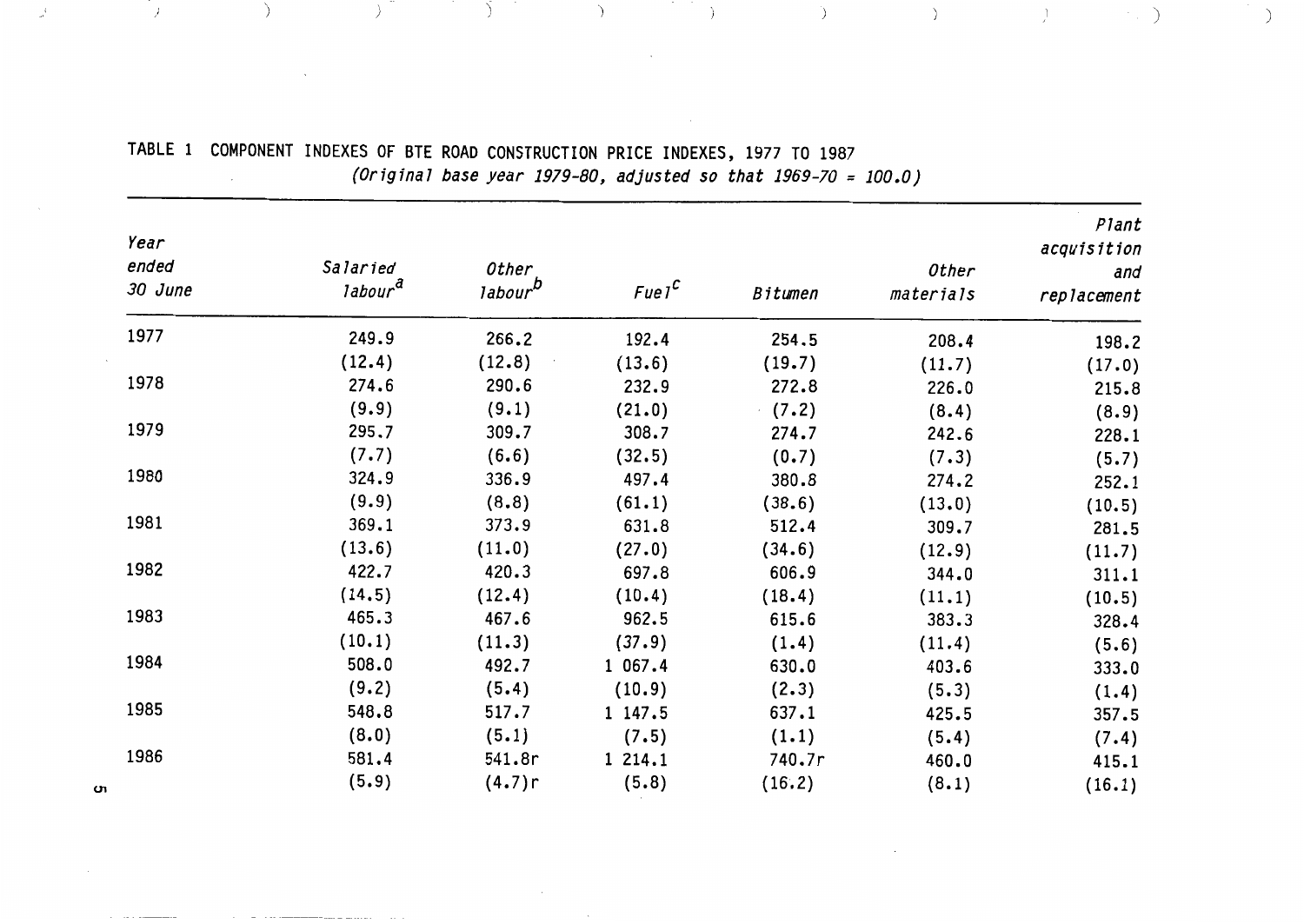| Year<br>ended<br>30 June | Salaried<br>labour <sup>a</sup> | Other<br>FueI <sup>C</sup><br>labour <sup>u</sup> |        | Bitumen | Other<br>materials | Plant<br>acquisition<br>and<br>replacement |  |
|--------------------------|---------------------------------|---------------------------------------------------|--------|---------|--------------------|--------------------------------------------|--|
| 1987                     | 624.0p                          | 566.9p                                            | 256.0p | 674.5p  | 495.6p             | 464.6p                                     |  |
|                          | (7.3)p                          | (4.4)p                                            | (3.5)p | (-8.9)p | (7.7)p             | (11.9)p                                    |  |

**TABLE 1 (Cont.) COMPONENT INDEXES OF BTE ROAD CONSTRUCTION PRICE INDEXES, 1977 TO 1987**  *(Original base year 1979-80, adjusted* **so** *that 1969-70* = *100.0)* 

 $\Delta$ 

 $\big)$ 

 $\rightarrow$ 

 $\left( \frac{1}{2} \right)$ 

 $\rightarrow$ 

- **a. The ABS Average Weekly Earnings series is used to measure 'salaried labour'. From the September quarter 1981, this series was based on a new survey of employers which replaced the previous series based principally on information from payroll tax returns. The new series was linked to the old in order to provide an index on a comparable basis over the whole period.**
- **b. The new ABS Average Weekly Award Rates Index is used to measure 'other labour' from 1981-82 onwards. This series replaced the wage rates indexes which were used in the BTE indexes prior to 1981-82. The new index was linked to the older in order to provide an index on acomparable basis for the whole period.**
- **c. An automotive distillate index (which is an unpublished component of ABS Price Indexes of Articles**  Produced by Manufacturing Industry) was used as the fuel component index until 1980-81. A series based on **the Petroleum Products Pricing Authority's** *Maximm Justified Prices* **of automotive distillate was used from 1981-82 to 1983-84. A series based on ABS automotive fuel index has been used since 1984-85.**
- **p Preliminary estimates.**

 $\Delta$ 

 $\rightarrow$ 

**r Revisions to index values presented in Information Paper 19 (BTE 1986) resulting from updated information.** 

*Note* **Figures in parentheses represent percentage changes.** 

თ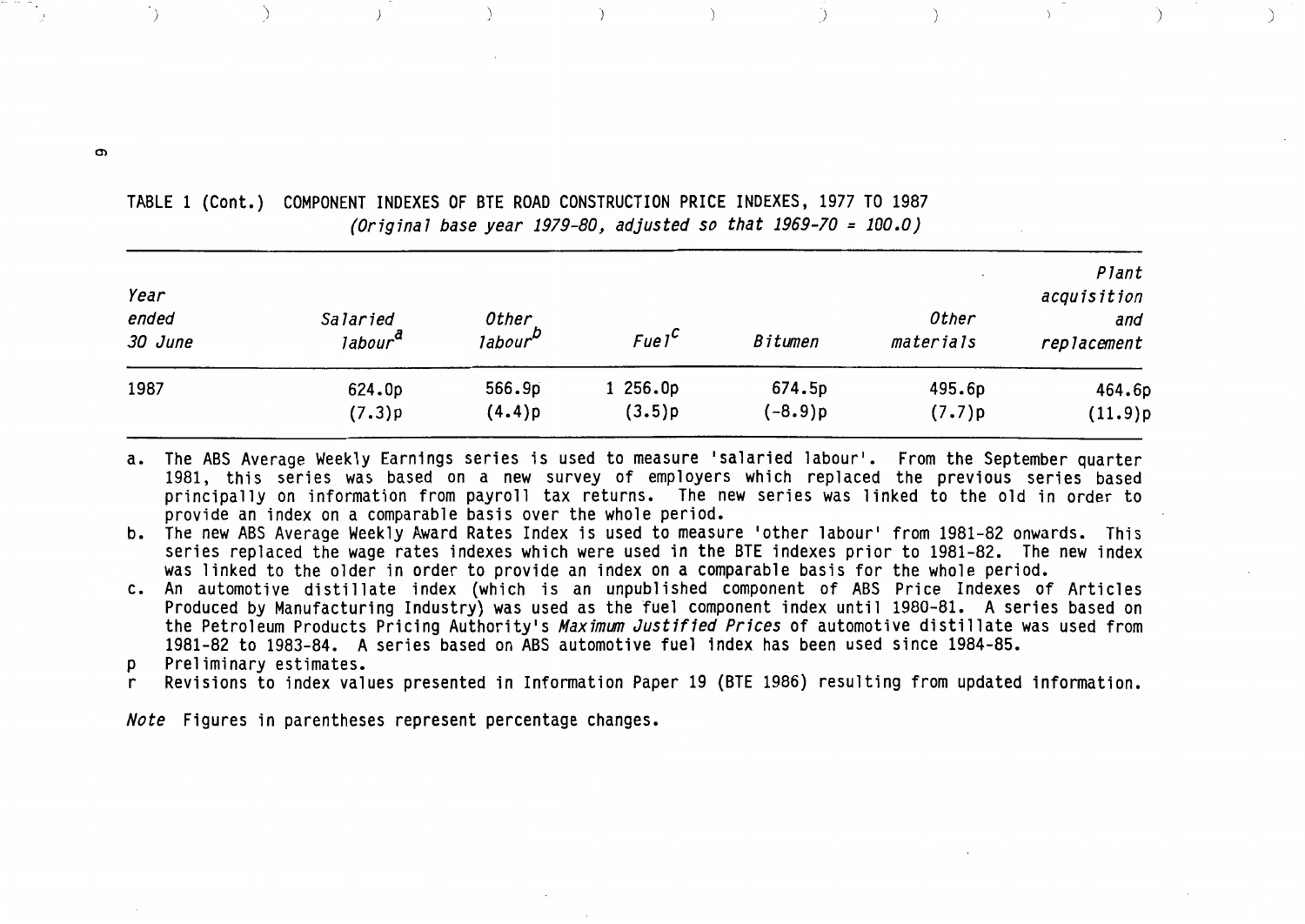| Year<br>ended<br>30 June | State Road<br>Authority<br>construction | Local<br>Government<br>Authority<br>construction | Maintenance | Overall<br>activity <sup>d</sup> |
|--------------------------|-----------------------------------------|--------------------------------------------------|-------------|----------------------------------|
| 1977                     | 237.4                                   | 235.9                                            | 240.2       | 237.9                            |
|                          | (13.2)                                  | (13.5)                                           | (13.2)      | (13.3)                           |
| 1978                     | 260.3                                   | 258.7                                            | 263.7       | 260.9                            |
|                          | (9.6)                                   | (9.7)                                            | (9.8)       | (9.7)                            |
| 1979                     | 280.7                                   | 279.2                                            | 285.5       | 281.8                            |
|                          | (7.8)                                   | (7.9)                                            | (8.3)       | (8.0)                            |
| 1980                     | 325.1                                   | 324.6                                            | 330.3       | 326.7                            |
|                          | (15.8)                                  | (16.3)                                           | (15.7)      | (15.9)                           |
| 1981                     | 376.1                                   | 375.9                                            | 380.1       | 377.4                            |
|                          | (15.7)                                  | (15.8)                                           | (15.1)      | (15.5)                           |
| 1982                     | 424.8                                   | 424.2                                            | 428.0       | 425.8                            |
|                          | (12.9)                                  | (12.8)                                           | (12.6)      | (12.8)                           |
| 1983                     | 476.8                                   | 476.7                                            | 484.9       | 479.6                            |
|                          | (12.2)                                  | (12.4)                                           | (13.3)      | (12.6)                           |
| 1984                     | 507.0                                   | 506.2                                            | 515.5       | 509.7                            |
|                          | (6.3)                                   | (6.2)                                            | (6.3)       | (6.3)                            |
| 1985                     | 536.6                                   | 536.0                                            | 545.9       | 539.8                            |
|                          | (5.8)                                   | (5.9)                                            | (5.9)       | (5.9)                            |
| 1986                     | 577.3r                                  | 578.1r                                           | 584.5r      | 580.2r                           |
|                          | (7.6)r                                  | (7.9)r                                           | (7.1)r      | (7.5)r                           |
| 1987                     | 603.7p                                  | 605.1p                                           | 612.5p      | 607.3p                           |
|                          | (4.6)p                                  | (4.7)p                                           | (4.8)p      | (4.7)p                           |

**TABLE 2 BTE ROAD CONSTRUCTION INPUT-PRICE INDEXES, 1977 TO 1987**  *(Base year 1979-80, adjusted* **so** *that 1969-70* = *100.0)* 

- a. These are input-price indexes and employ input components closely **related to road authorities' actual expenditure items. The overall activity index and the sub-indexes were derived for the base year 1979-80 and then scale adjusted to give 1969-70** = **100.0, to facilitate comparison. Note that the adjusted scale (1969-70** = **100.0) version of the overall activity index cannot be derived simply from the three sub-indexes (State Road Authority construction, Local Government Authority construction and**  maintenance). Similarly, in the adjusted scale, the three sub**indexes cannot be derived simply from the component indexes in**  Each of the required indexes must be constructed from the component indexes using the base year (1979-80 = 100.0).
- **p Preliminary estimates.**

 $\sim$ 

,-

*r-*

**BTE (1986) resulting from updated information. r Revisions to the index values presented in Information Paper 19** 

*Note* **Figures in parentheses represent percentage changes.**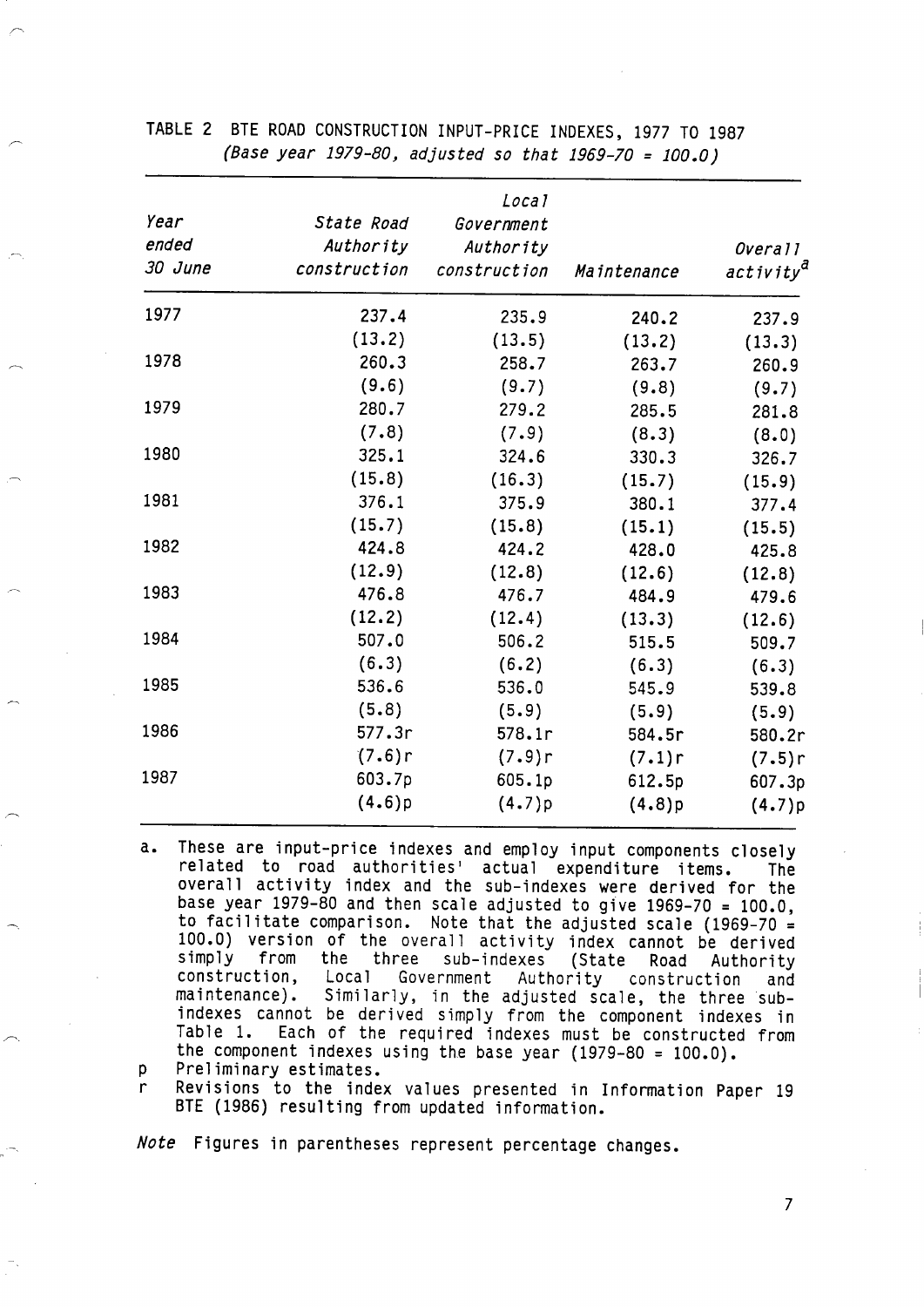### **TABLE 3 COMPARISONS WITH BTE CONSTRUCTION PRICE INDEX, 1977 TO 1987**  *(1969-70* = *100.0)*

 $\qquad \qquad$  )

 $\left( \begin{array}{cc} 0 & 1 \end{array} \right)$ 

 $\sim$ 

i i

 $\sim$  .

 $\mathcal{L}^{\mathcal{S}}$ 

 $\hspace{0.1cm}$  )

| Year<br>ended | BTE input-<br>price index |           | State Road Authority<br>input-price index<br>State Road Authority input-cost index |                        |           |             |           | ABS<br>implicit<br>price<br>$\textit{deflator}^{\textit{d}}$ |  |
|---------------|---------------------------|-----------|------------------------------------------------------------------------------------|------------------------|-----------|-------------|-----------|--------------------------------------------------------------|--|
| 30 June       | (overall)<br>activity)    | MRD (Qld) | MRD (WA)                                                                           | DMR (NSW) <sup>b</sup> | RCA (Vic) | HD $(SA)^C$ | DMR (Tas) | private<br>sector                                            |  |
| 1977          | 237.9                     | 248.5     | 229.0                                                                              | 244.4                  | 241.4     | 260.0       | 263.5     | 234.5                                                        |  |
|               | (13.3)                    | (11.8)    | (14.3)                                                                             | (12.6)                 | (8.6)     | (12.3)      | (12.8)    | (12.0)                                                       |  |
| 1978          | 260.9                     | 270.1     | 252.7                                                                              | 264.6                  | 257.9     | 278.2       | 283.3     | 254.8                                                        |  |
|               | (9.7)                     | (8.7)     | (10.3)                                                                             | (8.3)                  | (6.8)     | (7.0)       | (7.5)     | (8.6)                                                        |  |
| 1979          | 281.8                     | 287.0     | 275.7                                                                              | 281.4                  | 273.5     | 302.9       | 300.6     | 274.2                                                        |  |
|               | (8.0)                     | (6.3)     | (9.1)                                                                              | (6.3)                  | (6.0)     | (8.9)       | (6.1)     | (7.6)                                                        |  |
| 1980          | 326.7                     | 314.9     | 317.4                                                                              | 323.3                  | 324.4     | 337.7       | 337.6     | 303.0                                                        |  |
|               | (15.9)                    | (9.7)     | (15.1)                                                                             | (14.9)                 | (18.7)    | (11.5)      | (12.3)    | (10.5)                                                       |  |
| 1981          | 377.4                     | 353.9     | 363.1                                                                              | 373.2                  | 367.5     | 377.6       | 374.1     | 340.0                                                        |  |
|               | (15.5)                    | (12.4)    | (14.4)                                                                             | (15.5)                 | (13.3)    | (11.8)      | (10.8)    | (12.2)                                                       |  |
| 1982          | 425.8                     | 396.1     | 406.2                                                                              | 435.2                  | 414.9     | 429.7       | 429.7     | 383.9                                                        |  |
|               | (12.8)                    | (11.9)    | (11.8)                                                                             | (16.6)                 | (12.9)    | (13.8)      | (13.8)    | (12.9)                                                       |  |
| 1983          | 479.6                     | 441.2     | 453.7                                                                              | 512.7                  | 450.7     | 479.5       | 451.0     | 435.8                                                        |  |
|               | (12.6)                    | (11.4)    | (11.7)                                                                             | (17.8)                 | (8.6)     | (11.6)      | (6.9)     | (13.5)                                                       |  |
| 1984          | 509.7                     | 469.2     | 479.3                                                                              | 548.6                  | 482.8     | 542.6       | 487.5     | 457.9                                                        |  |
|               | (6.3)                     | (6.3)     | (5.6)                                                                              | (7.0)                  | (7.1)     | (13.1)      | (8.1)     | (5.1)                                                        |  |
| 1985          | 539.8                     | 494.3r    | 509.5                                                                              | 571.1                  | 507.8     | 571.9r      | 518.6     | 490.2                                                        |  |
|               | (5.9)                     | (5.3)     | (6.3)                                                                              | (4.1)                  | (5.2)     | (5.4)r      | (6.4)     | (7.1)                                                        |  |
|               |                           |           |                                                                                    |                        |           |             |           |                                                              |  |

 $\begin{pmatrix} 1 & 1 & 1 \\ 1 & 1 & 1 \\ 1 & 1 & 1 \end{pmatrix}$  (b) (b) (c) (c) (c)

*ABS* 

 $\hat{~}$ 

 $\sum_{i=1}^{n}$ 

 $\bigcup$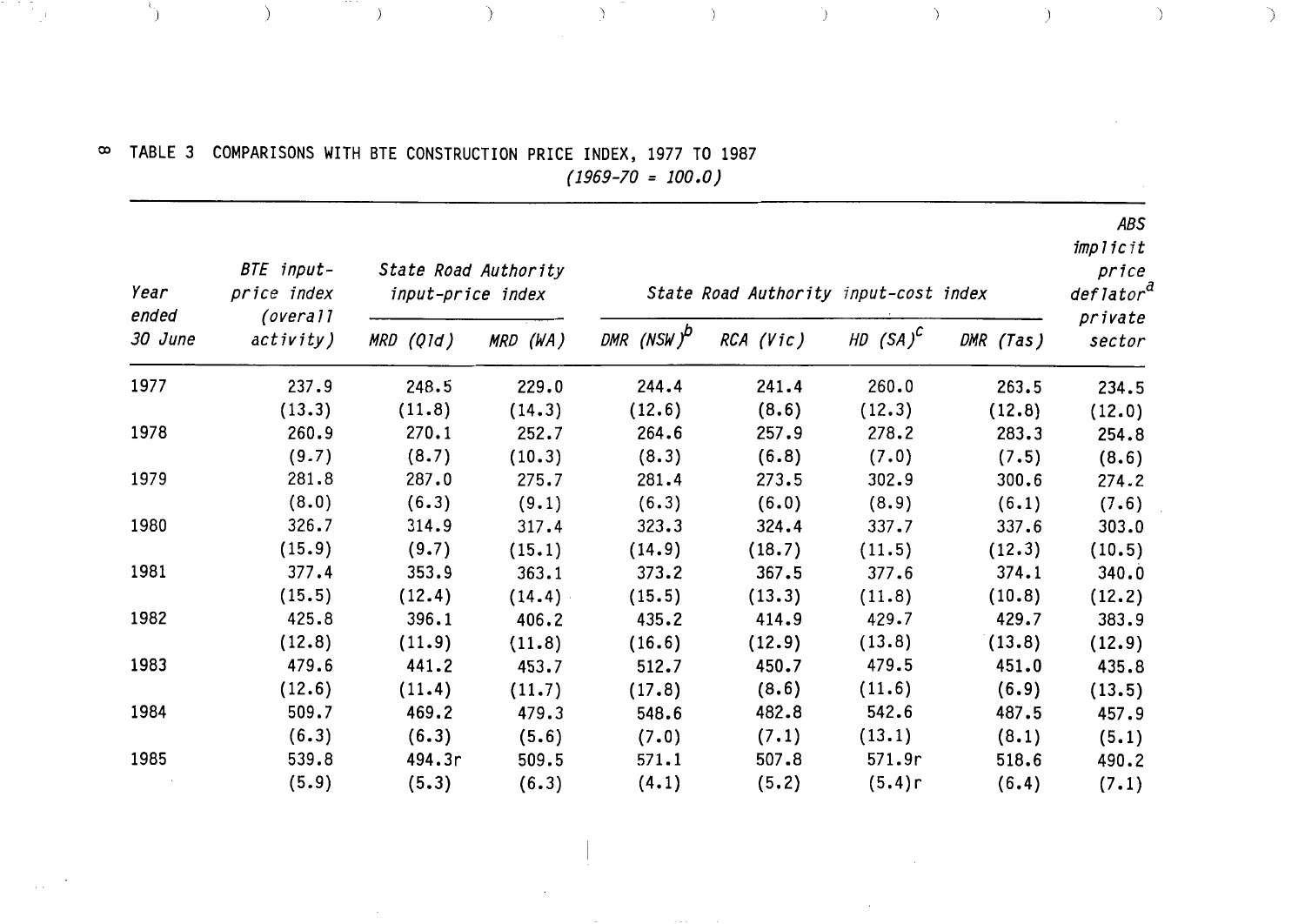| TABLE 3 (Cont.) COMPARISONS WITH BTE CONSTRUCTION PRICE INDEX, 1977 TO 1987 |  |                       |  |  |
|-----------------------------------------------------------------------------|--|-----------------------|--|--|
|                                                                             |  | $(1969 - 70 = 100.0)$ |  |  |

| Year<br>ended<br>30 June | BTE input-<br>price index<br>(overall<br>activity) | State Road Authority<br>input-price index |                          | State Road Authority input-cost index |                          |                         |                         | <b>ABS</b><br>implicit<br>price<br>deflator <sup>a</sup> |
|--------------------------|----------------------------------------------------|-------------------------------------------|--------------------------|---------------------------------------|--------------------------|-------------------------|-------------------------|----------------------------------------------------------|
|                          |                                                    | MRD (Q1d)                                 | MRD (WA)                 | DMR (NSW) $^{\prime\prime}$           | RCA (Vic)                | HD $(SA)^C$             | DMR (Tas)               | private<br>sector                                        |
| 1986                     | 580.2                                              | 522.0r                                    | 552.1r                   | 607.6                                 | 528.1r                   | 603.4r                  | 546.1                   | 547.4                                                    |
| 1987                     | (7.5)<br>607.3<br>(4.7)                            | (5.6)<br>553.5p<br>(6.0)p                 | (8.4)r<br>596.3<br>(8.0) | (6.4)<br>635.5<br>(4.6)               | (4.0)r<br>565.1<br>(7.0) | (5.5)<br>649.9<br>(7.7) | (5.3)<br>583.2<br>(6.8) | (11.7)<br>594.4<br>(8.6)                                 |

 $\qquad \qquad ) \qquad \qquad ) \qquad \qquad )$ 

 $\overline{\phantom{a}}$ 

 $\rightarrow$ 

 $\rightarrow$ 

 $\left( \right)$ 

 $\rightarrow$ 

**a. Gross fixed capital expenditure, non-dwelling construction.** 

**p Preliminary estimates.** 

**r Revisions to the index values presented in Information Paper 19 BTE (1986) resulting from updated information.** 

*Note* **Figures in parentheses represent percentage changes.** 

*Source* **Personal comunication with State Road Authorities.** 

 $\mathbf \omega$ 

 $\mathcal{L}_{\mathcal{A}}$ 

 $\rightarrow$ 

 $\rightarrow$ 

 $\begin{array}{c} \hline \end{array}$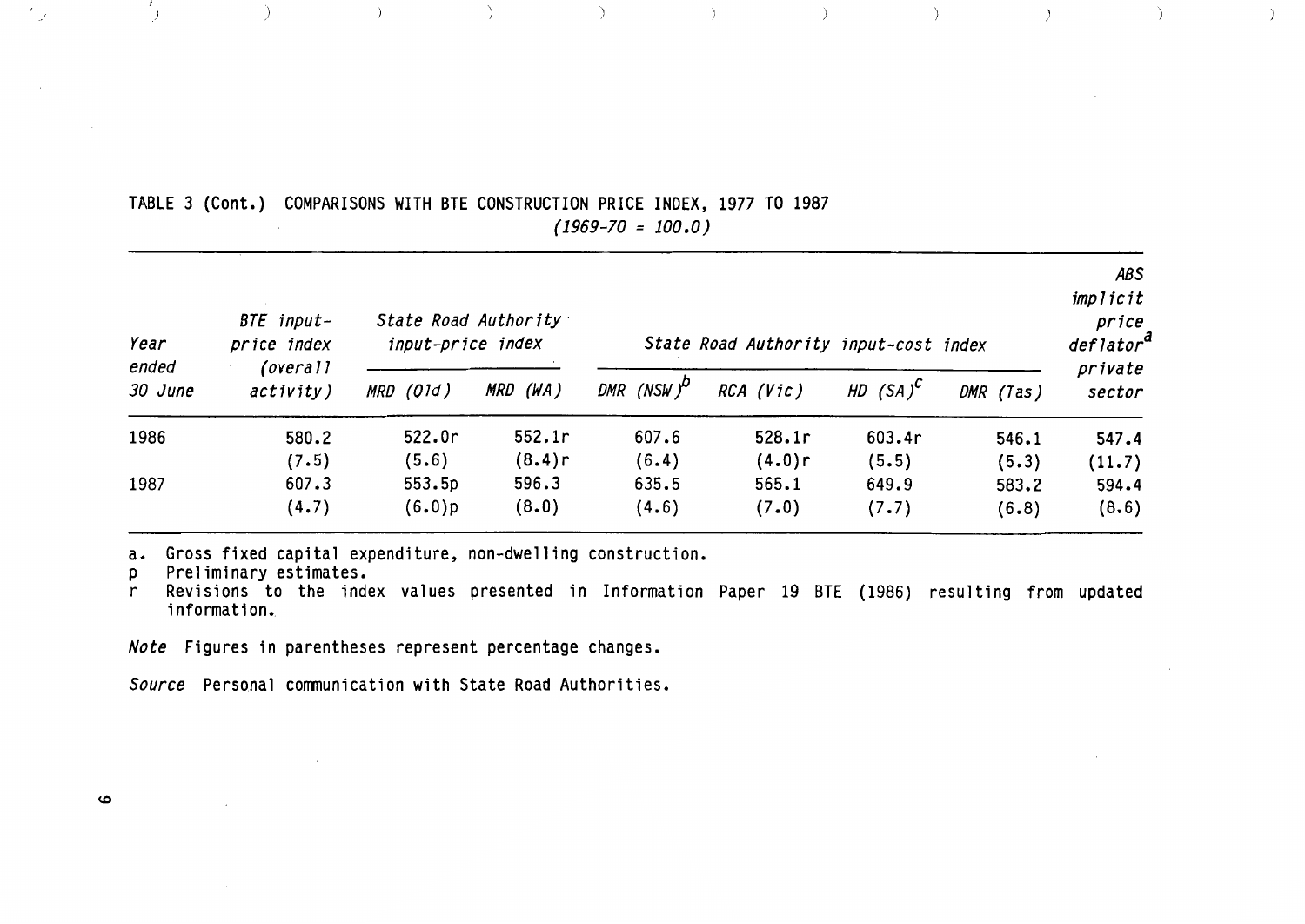#### **REFERENCES**

#### ,- **Abbreviations**

**ABS Australian Bureau of Statistics AGPS Australian Government Publishing Service BTE Bureau of Transport Economics** 

**ABS (1982)** , **Price Indexes of Articles Produced by Manufacturing Industry, Australia, June Quarter 1982, cat. no. 6412.0, Canberra.** 

- **(1987a), Average Weekly Earnings, Australia, June Quarter 1987, cat. no. 6302.0, and earlier issues, Canberra.** 

**(1987b), Award Rates of Pay Indexes, Australia, June Quarter 1987, cat. no. 6312.0, and earlier issues, Canberra.** 

- **(1987~)~ Consumer Price Index, June Quarter 1987, cat. no. 6401.0, and earl ier issues** , **Canberra.** 

- **(1987d), Price Index of Materials used in Building Other Than House Building, Six State Capital Cities, June Quarter 1987, cat. no. 6407.0, and earlier issues, Canberra.** 

- **(1987~)~ Quarterly Estimates of National Income and Expenditure, Australia, June Quarter 1987, cat. no. 5206.0, Canberra.** 

**BTE (1981), Road Construction Price Indexes: 1969-70 to 1980-81, Report 49, AGPS, Canberra.** 

- **(1983), BTE Road Construction Price Indexes: 1971-72 to 1981-82, Information Paper 7, AGPS, Canberra.** 

- **(1984), BTE Road Construction Price Indexes: 1972-73 to 1983-84, Information Paper 9, AGPS, Canberra.** 

- **(1985a), BTE Road Construction Price Indexes: 1973-74 to 1983-84, Information Paper 12, AGPS, Canberra.**